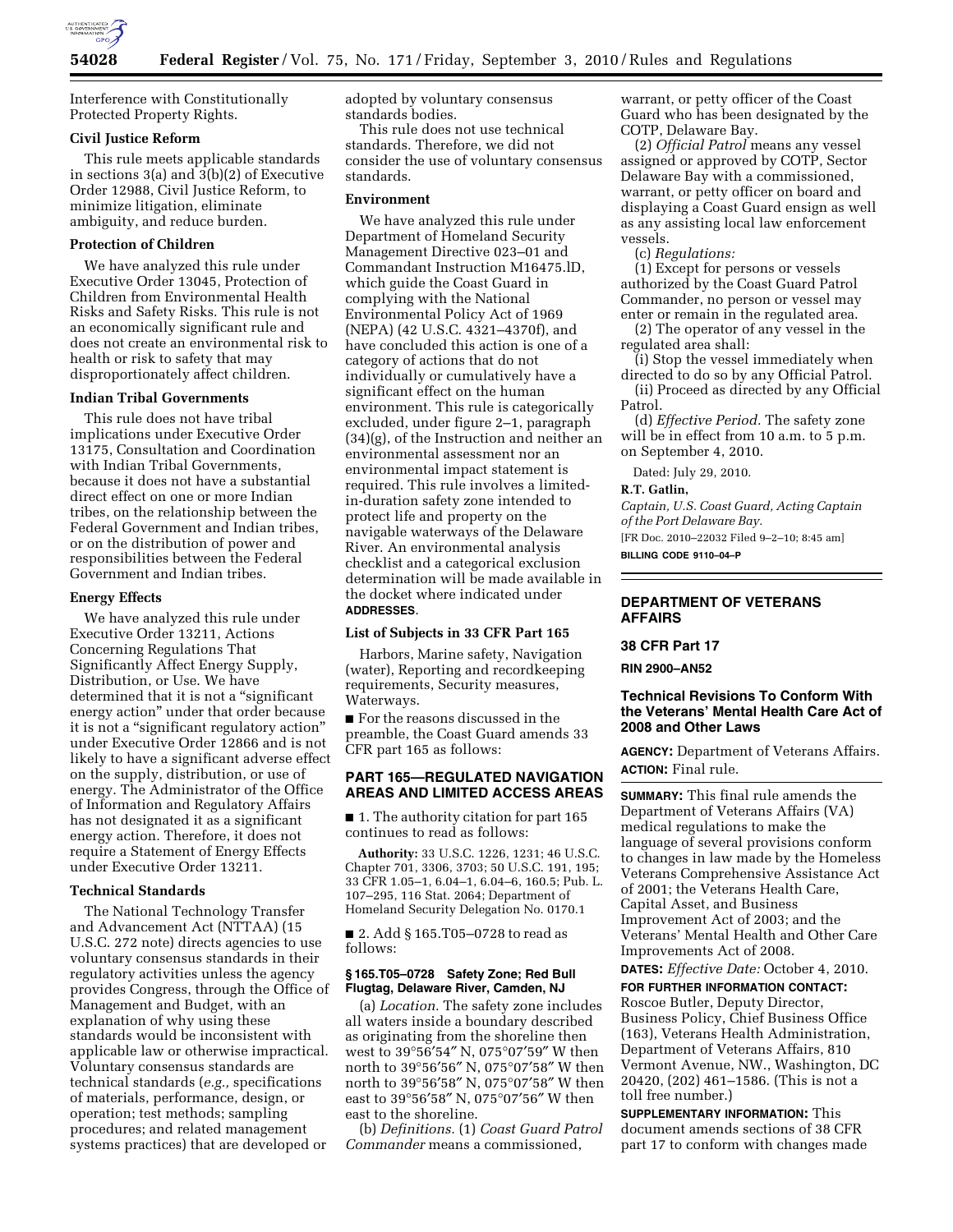by certain sections of the Veterans' Mental Health and Other Care Improvements Act of 2008 (''the 2008 Act''), Public Law 110–387, and by section 101 of the Veterans Health Care, Capital Asset, and Business Improvement Act of 2003 (''the 2003 Act''), Public Law 108–170. It also makes a technical change in order to improve data management and evaluation of a dental care program authorized by section 2062 of the Homeless Veterans Comprehensive Assistance Act of 2001 ("the 2001 Act"), Public Law 107–95.

Section 801 of the 2008 Act eliminated a sunset provision that had applied to the inclusion of noninstitutional extended care in the statutory definition of medical services. In light of the removal of this sunset provision, we have included ''noninstitutional extended care'' in the regulations that define medical services and the medical benefits package, at §§ 17.30(a)(1) and 17.38(a)(1)(xi)(B) respectively. We note that § 17.38(a)(1)(xi)(B) already lists several specific types of noninstitutional extended care, but including this term in the regulatory definition of the medical benefits package will eliminate any confusion as to whether other types of noninstitutional extended care are included.

Section 301(a) of the 2008 Act amended 38 U.S.C. 1701(5)(B) and 1782(a) by inserting "marriage and family counseling" after "professional counseling.'' We have made corresponding changes to 38 CFR 17.30(a)(2) and 17.38(a)(1)(vii).

Section 301(a)(1)(B) of the 2008 Act further amended 38 U.S.C. 1701(5)(B) by striking "as may be essential to" and inserting "as the Secretary considers appropriate for,'' authorizing VA to exercise discretion to provide certain mental health services, counseling, and training for members of a hospitalized veteran's household or family. Section 301(a)(2)(B) amended 38 U.S.C. 1782(b) by removing limitations in section  $1782(b)(1)$  and  $(2)$  on providing counseling for family members of nonservice-connected veterans. We are revising 38 CFR 17.30(a)(2) and 17.38(a)(1)(vii) to reflect these changes in law. These revisions include removing paragraphs (a)(2)(i) and (ii) of § 17.30 because they codified statutory provisions that been repealed. To the extent that § 17.30(a)(2)(ii) references § 17.84(c), it is inaccurate because this provision has been deleted and the reference is outdated. Instead, these provisions will be more properly addressed in future regulations regarding the Civilian Health and

Medical Program of the Department of Veterans Affairs, which provides health benefits for dependents and survivors of veterans who are service connected, permanently and totally disabled, or died of a service-connected condition. In the meantime, VA will continue to implement its authority as written in the last sentence of 38 U.S.C. 1781(b).

Section 409 of the 2008 Act amended 38 U.S.C. 1710 so that hospice care is not subject to copayment requirements for inpatient hospital care or outpatient medical care. We are amending § 17.108(e) accordingly.

Section 101(b) of the 2003 Act amended 38 U.S.C. 1722A(a)(3) to exempt former prisoners of war from the pharmacy copayment requirement. We are amending 38 CFR 17.110(c) accordingly, by adding medication for this class as an exception to the copayment requirement.

Section 101(a) of the 2003 Act amended 38 U.S.C. 1712(a)(1)(F) to remove the prerequisite of a detainment or internment period of at least 90 days to establish eligibility for outpatient dental care for a former prisoner of war. As a result, there is no longer a need to distinguish between class II(b) and class II(c) in VA's regulations. To implement this change, we are removing the phrase "for 90 days or more" in § 17.161(e), which will now authorize dental treatment for all prisoners of war as subclass II(c).

Section 3 of the 2001 Act declared it ''to be a national goal to end chronic homelessness among veterans within a decade.'' Section 2062 of the 2001 Act provides authority for the Homeless Veterans Dental Care Program, a onetime course of dental care for certain homeless veterans and other enrolled veterans. This rulemaking assigns subclass II(b) to veterans eligible for outpatient dental care through the program because it is useful for data management purposes and to clarify the dental services available to this group of veterans.

We also note, for the benefit of the public, that several sections of the 2008 Act that require rulemaking have already been proposed or will be proposed in separate rulemakings. Section 401, concerning VA's beneficiary travel program, and section 402, concerning emergency treatment, require VA to make certain policy decisions, which will be reflected in rulemakings that will require public notice and comment. Section 408 liberalized VA's authority to provide care to certain children of veterans who are born with spina bifida. Rules implementing this section were proposed in ''Herbicide Exposure and

Veterans with Covered Service in Korea,'' RIN 2900–AN27. *See* 74 FR 36640 (July 24, 2009). Finally, section 604 authorized VA to provide financial assistance to help very low-income veteran families find or keep permanent housing. This section established a new grant program, which VA proposed to implement in a separate rulemaking. *See* 75 FR 24514 (May 5, 2010).

#### **Administrative Procedure Act**

The changes made by this final rule are interpretive rules, nonsubstantive changes to rules, or restatements of statutory requirements. These changes are exempt from the notice-andcomment and delayed-effective-date requirements of 5 U.S.C. 553(b) and (d).

### **Executive Order 12866**

Executive Order 12866 directs agencies to assess all costs and benefits of available regulatory alternatives and, when regulation is necessary, to select regulatory approaches that maximize net benefits (including potential economic, environmental, public health and safety, and other advantages; distributive impacts; and equity). The Executive Order classifies a regulatory action as a ''significant regulatory action,'' requiring review by the Office of Management and Budget (OMB) unless OMB waives such review, if it is a regulatory action that is likely to result in a rule that may: (1) Have an annual effect on the economy of \$100 million or more or adversely affect in a material way the economy, a sector of the economy, productivity, competition, jobs, the environment, public health or safety, or State, local, or tribal governments or communities; (2) create a serious inconsistency or otherwise interfere with an action taken or planned by another agency; (3) materially alter the budgetary impact of entitlements, grants, user fees, or loan programs or the rights and obligations of recipients thereof; or (4) raise novel legal or policy issues arising out of legal mandates, the President's priorities, or the principles set forth in the Executive Order.

The economic, interagency, budgetary, legal, and policy implications of this final rule have been examined and it has been determined not to be a significant regulatory action under Executive Order 12866.

#### **Unfunded Mandates**

The Unfunded Mandates Reform Act of 1995 requires, at 2 U.S.C. 1532, that agencies prepare an assessment of anticipated costs and benefits before issuing any rule that may result in expenditure by State, local, and tribal